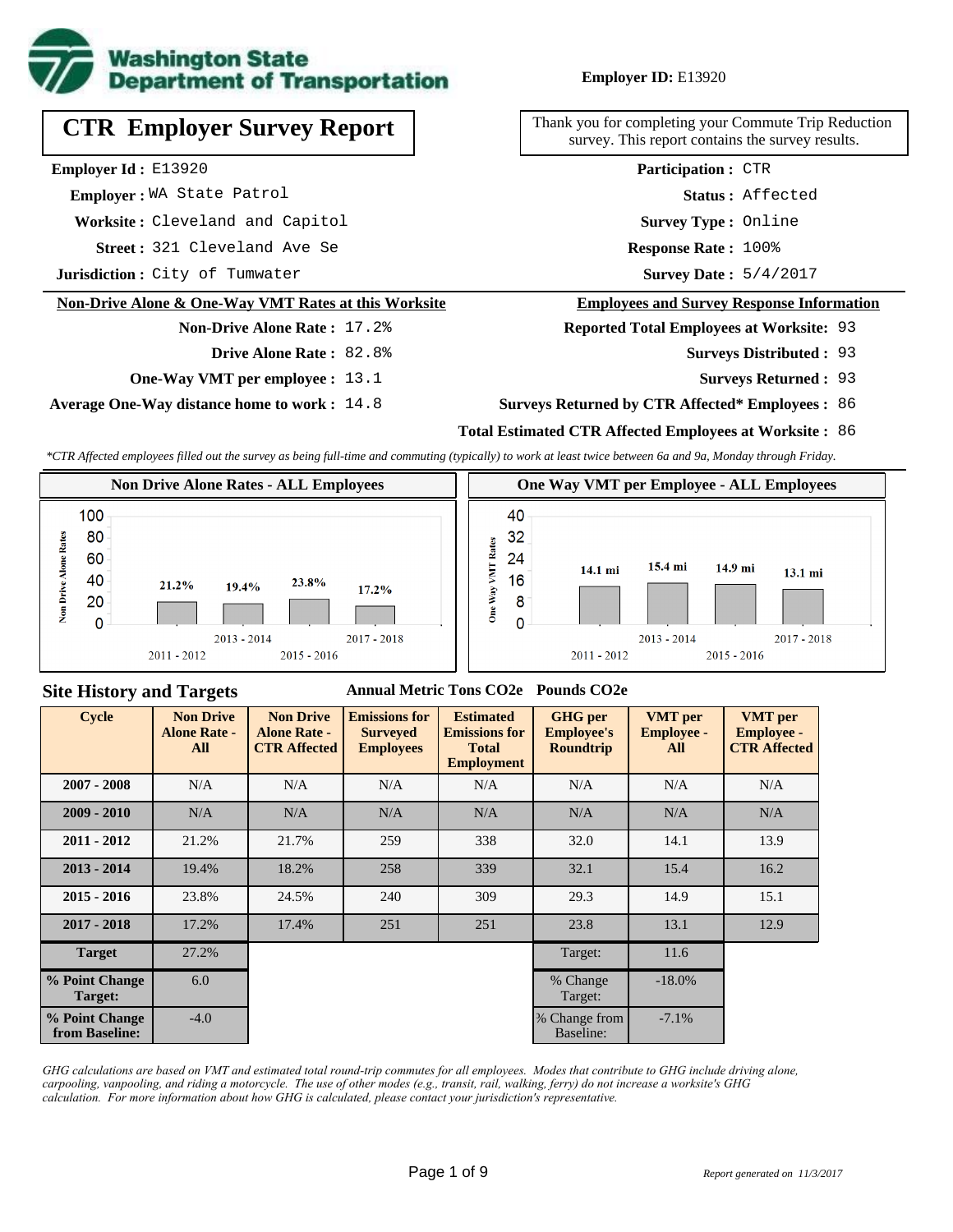# **Washington State<br>Department of Transportation**

## **Commute Trips By Mode - All Employees**

**Q.4: Last week, what type of transportation did you use each day to commute TO your usual work location? (Mode used for the longest distance.)**



*\* Motorcycle-1 is now included in Drive Alone and Motorcycle-2 is included in Carpool. Information about these trips is still available by request.*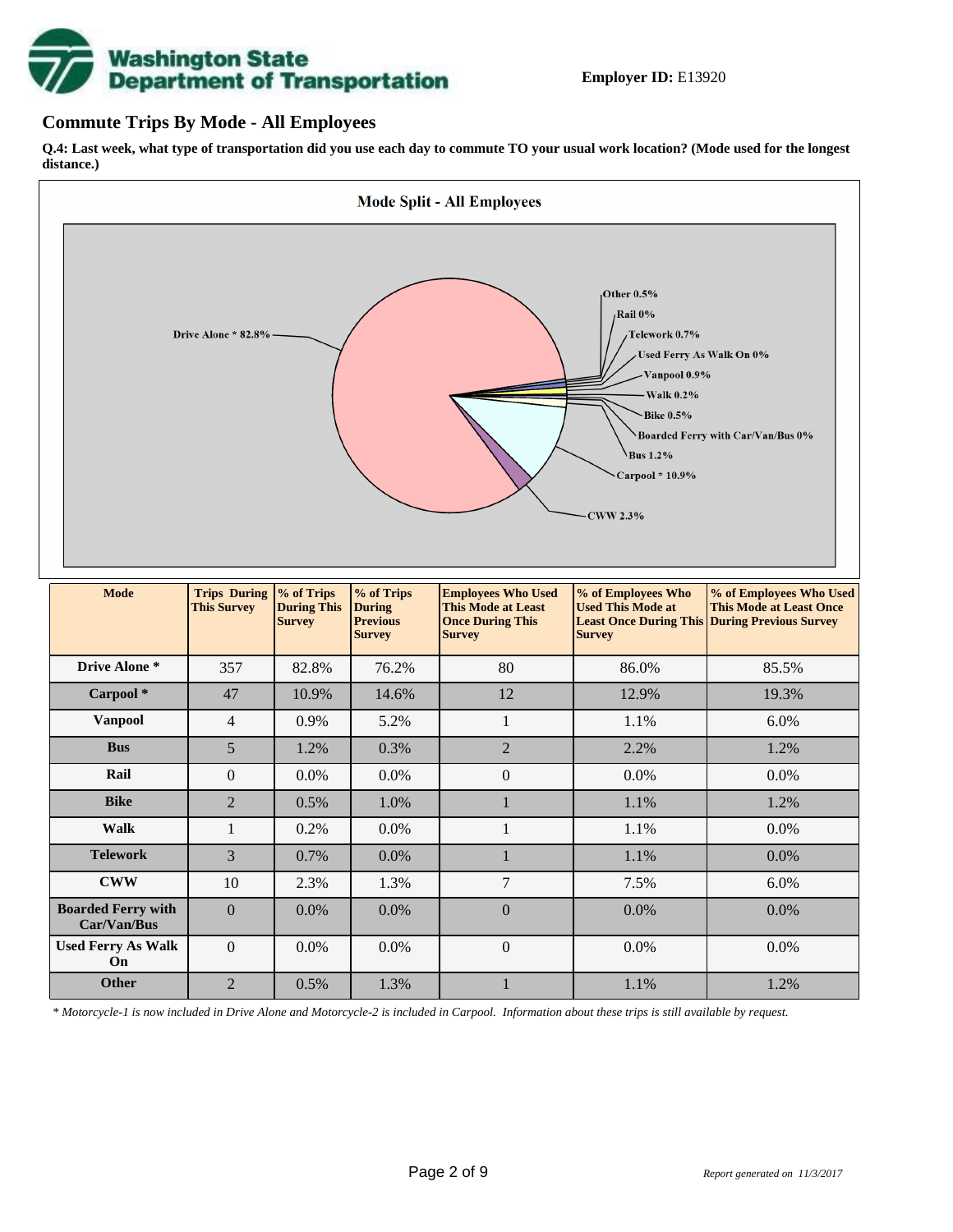

## **Commute Trips By Mode - Affected Employees**

**Q.4: Last week, what type of transportation did you use each day to commute TO your usual work location? (Mode used for the longest distance.)**



*\* Motorcycle-1 is now included in Drive Alone and Motorcycle-2 is included in Carpool. Information about these trips is still available by request.*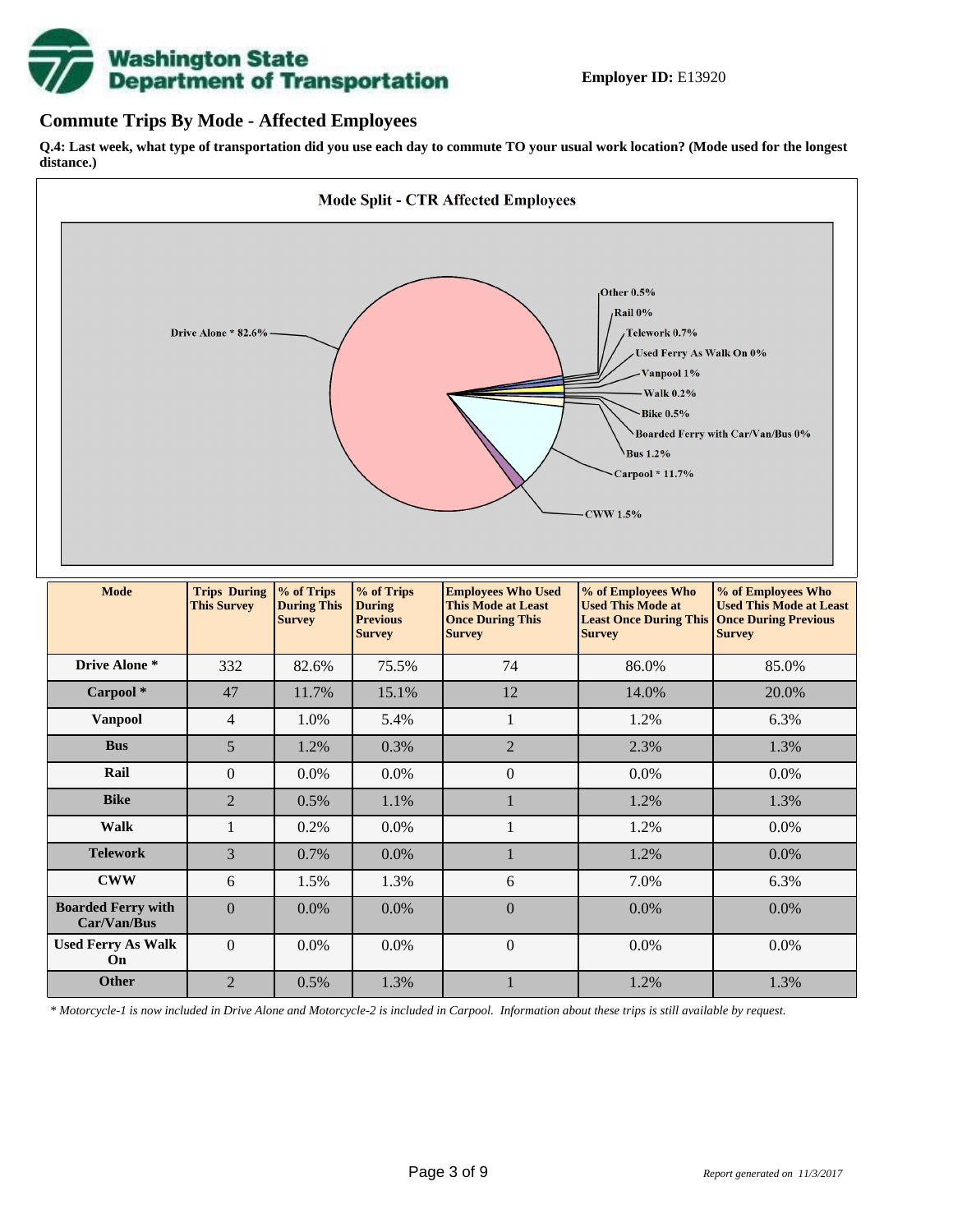

# **Alternative Modes - Number of Employees Who Used a Non-Drive Alone Mode:**

| <b>Non-Drive Alone</b><br><b>Number Of Days</b> | <b>Exactly this # of</b><br><b>Employees</b> | <b>Exactly this % of</b><br><b>Employees</b> | At least # of<br><b>Employees</b> | At least % of<br>employees |
|-------------------------------------------------|----------------------------------------------|----------------------------------------------|-----------------------------------|----------------------------|
| 0 Day                                           | 70                                           | 75%                                          | 93                                | 100%                       |
| 1 Days                                          | 6                                            | 6%                                           | 23                                | 25%                        |
| 2 Days                                          | $\overline{2}$                               | 2%                                           | 17                                | 18%                        |
| 3 Days                                          | $\overline{2}$                               | 2%                                           | 15                                | 16%                        |
| 4 Days                                          | 7                                            | 8%                                           | 13                                | 14%                        |
| 5 Days                                          | 6                                            | 6%                                           | 6                                 | 6%                         |
| <b>6 or More Days</b>                           | $\theta$                                     | 0%                                           | $\Omega$                          | 0%                         |

## **Count by Occupancy of Carpools and Vanpools**

**Q.4 If you used a carpool or vanpool as part of your commute, how many people (age 16 or older) are usually in the vehicle?**

| <b>Ridesharing Occupancy</b> | <b>Mode</b> | <b>Response Count</b> |
|------------------------------|-------------|-----------------------|
| $2*$                         | Carpool     | 47                    |
| 3                            | Carpool     | $\overline{0}$        |
| 4                            | Carpool     | $\boldsymbol{0}$      |
| 5                            | Carpool     | $\overline{0}$        |
| >5                           | Carpool     | $\overline{0}$        |
| $<$ 5                        | Vanpool     | $\overline{0}$        |
| 5                            | Vanpool     | $\overline{0}$        |
| 6                            | Vanpool     | $\boldsymbol{0}$      |
| 7                            | Vanpool     | $\overline{0}$        |
| 8                            | Vanpool     | $\overline{0}$        |
| 9                            | Vanpool     | $\overline{4}$        |
| 10                           | Vanpool     | $\overline{0}$        |
| 11                           | Vanpool     | $\boldsymbol{0}$      |
| 12                           | Vanpool     | $\boldsymbol{0}$      |
| 13                           | Vanpool     | $\boldsymbol{0}$      |
| 14                           | Vanpool     | $\overline{0}$        |
| >14                          | Vanpool     | $\boldsymbol{0}$      |

\* Motorcycle-2 counted with Carpool-2 for this table.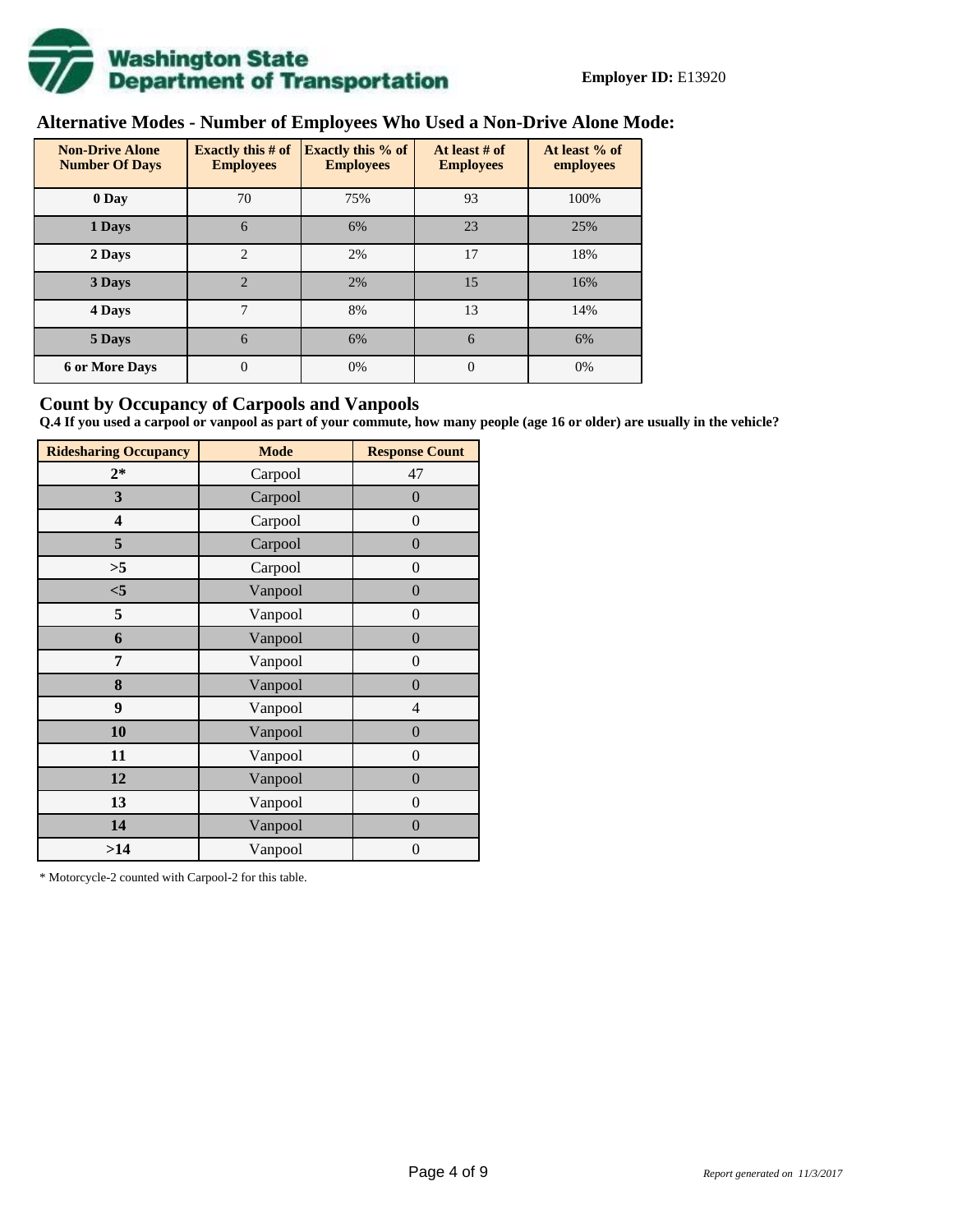

# **Reported Work Schedule - All Employees**

**Q.8 Which of the following best describes your work schedule?**

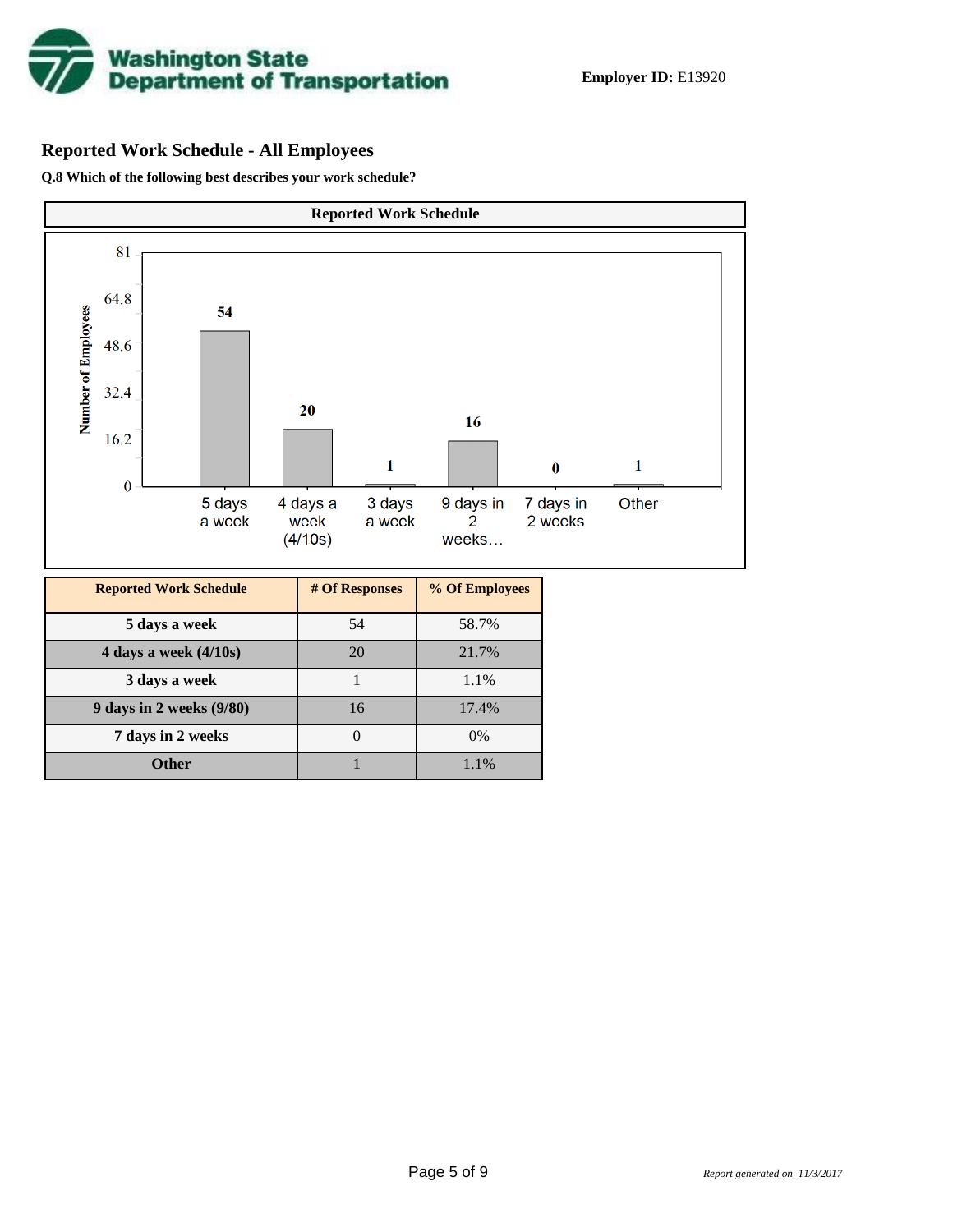

## **Parking and Telework**

**Q.9: On the most recent day that you drove alone to work, did you pay to park? (Mark "yes" if you paid that day, if you prepaid, if you are billed later, or if the cost of parking is deducted from your paycheck.)**



**Q.10: How many days do you typically telework?**

| <b>Telework Frequency</b>           | # of Responses | % of Responses |
|-------------------------------------|----------------|----------------|
| No Answer/Blank                     |                | 1.1%           |
| I don't telework                    | 68             | 73.1%          |
| Occasionally, on an as-needed basis | 22             | 23.7%          |
| 1-2 days/month                      |                | 1.1%           |
| $1 \text{ day/week}$                |                | $0.0\%$        |
| 2 days/week                         |                | 1.1%           |
| 3 days/week                         |                | $0.0\%$        |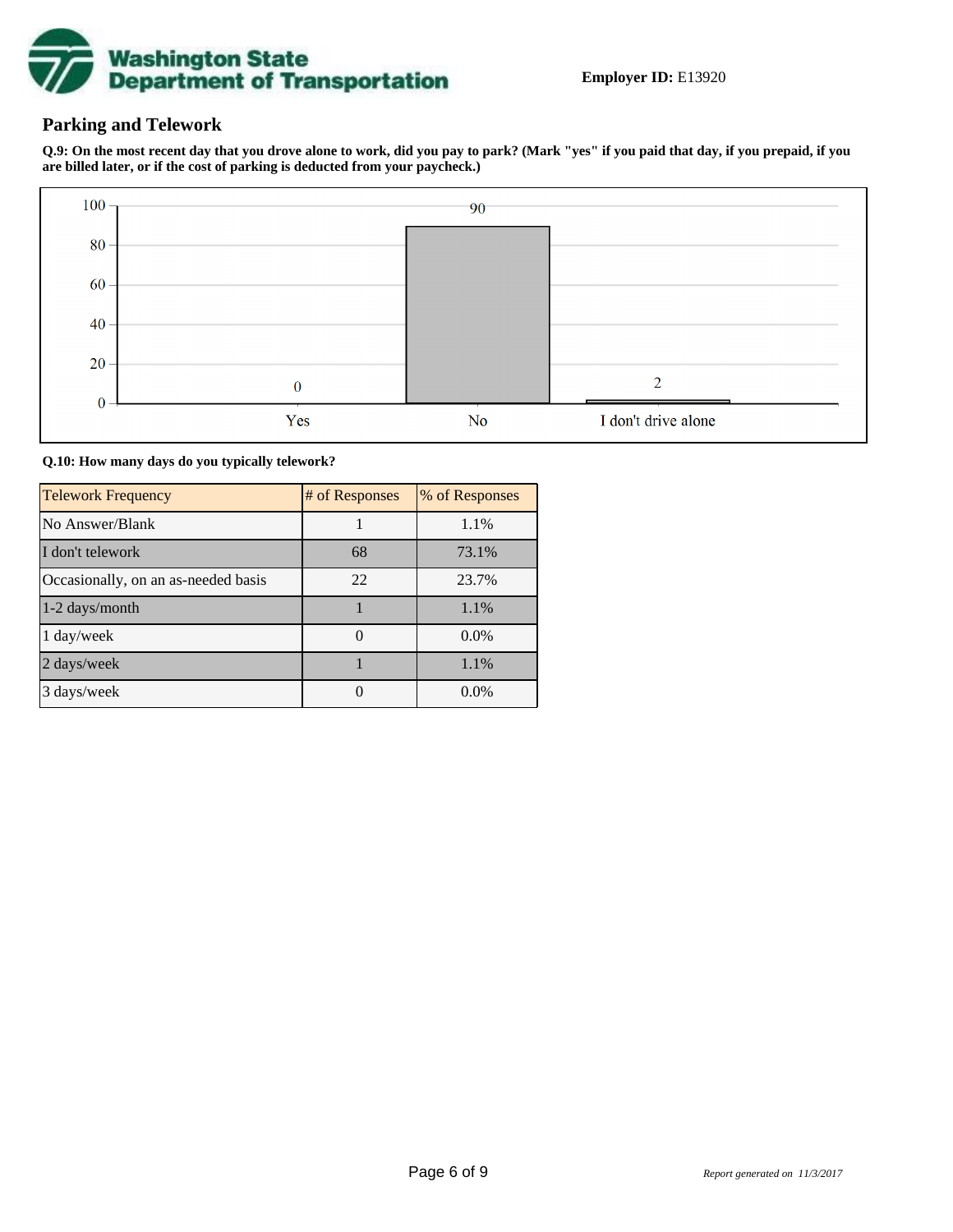

## **Reasons for driving alone to work/not driving alone to work**

**Q11. When you do not drive alone to work, what are the three most important reasons?**

| <b>Question Text</b>                                           | # of Responses | % of Responses |
|----------------------------------------------------------------|----------------|----------------|
| To save money                                                  | 28             | 17.4%          |
| Financial incentives for carpooling, bicycling or walking.     | 22             | 13.7%          |
| Environmental and community benefits                           | 16             | 9.9%           |
| Personal health or well-being                                  | 15             | 9.3%           |
| Cost of parking or lack of parking                             | 15             | 9.3%           |
| I have the option of teleworking                               | 15             | 9.3%           |
| Other                                                          | 15             | 9.3%           |
| Free or subsidized bus, train, vanpool pass or fare benefit    | 11             | 6.8%           |
| Driving myself is not an option                                | 9              | 5.6%           |
| Emergency ride home is provided                                | $\overline{7}$ | 4.3%           |
| To save time using the HOV lane                                | 3              | 1.9%           |
| Preferred/reserved carpool/vanpool parking is provided         | 3              | 1.9%           |
| I receive a financial incentive for giving up my parking space | $\overline{2}$ | 1.2%           |

#### **Q12. When you drive alone to work, what are the three most important reasons?**

| <b>Question Text</b>                                      | # of Responses | % of Responses |
|-----------------------------------------------------------|----------------|----------------|
| Riding the bus or train is inconvenient or takes too long | 62             | 26.5%          |
| I like the convenience of having my car                   | 58             | 24.8%          |
| Family care or similar obligations                        | 37             | 15.8%          |
| Other                                                     | 30             | 12.8%          |
| My commute distance is too short                          | 21             | 9.0%           |
| Bicycling or walking isn't safe                           | 17             | 7.3%           |
| I need more information on alternative modes              | 6              | 2.6%           |
| My job requires me to use my car for work                 | 3              | 1.3%           |
| There isn't any secure or covered bicycle parking         | $\overline{0}$ | $0.0\%$        |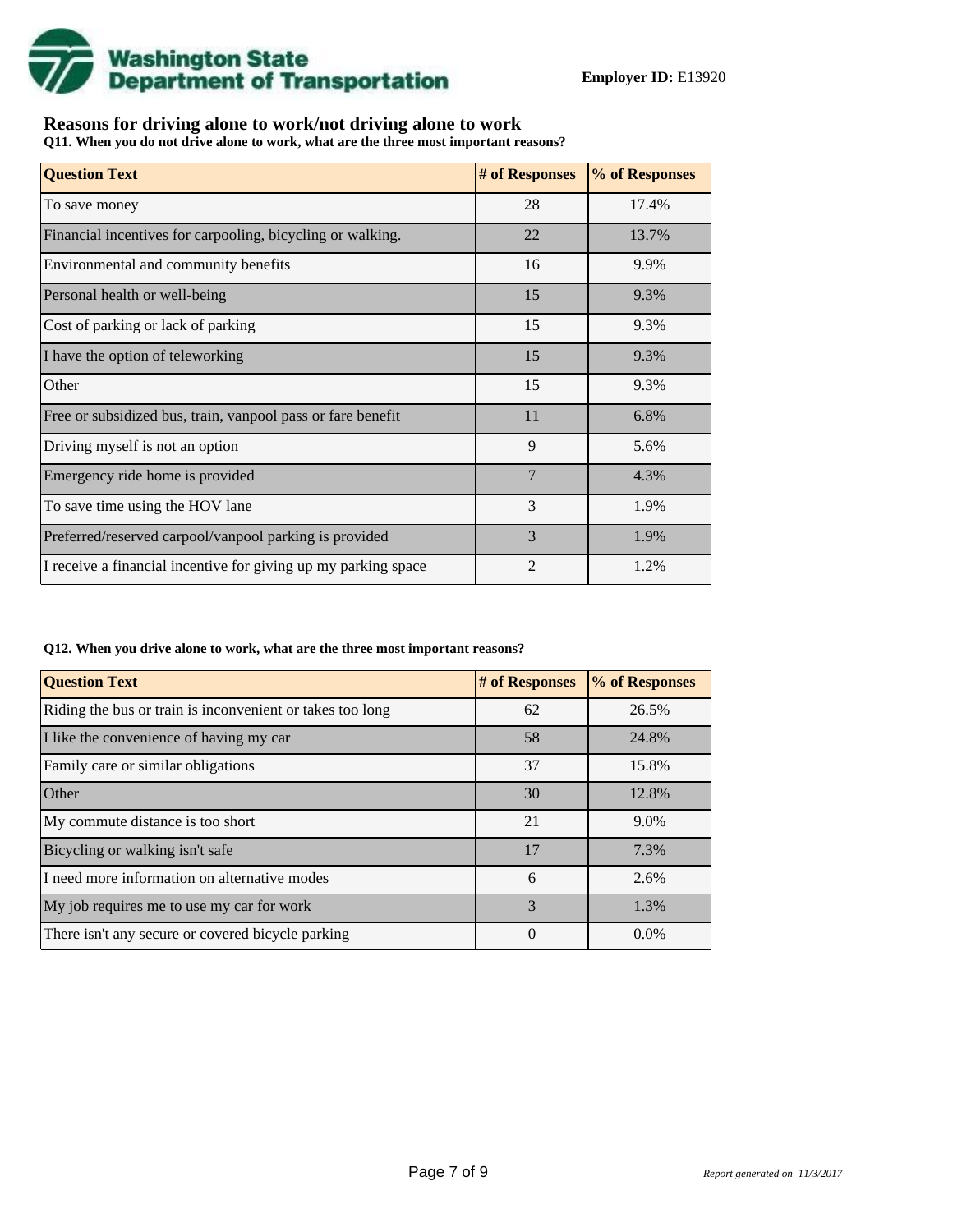

# **Commute Mode By ZipCode for All Employees**

**Q6. What is your home zip code?**

|               |                        |                     | <b>Weekly Count of Trips By Mode</b> |                  |                  |                  |                  |                  |                  |                  |                  |                  |                     |                  |                  |
|---------------|------------------------|---------------------|--------------------------------------|------------------|------------------|------------------|------------------|------------------|------------------|------------------|------------------|------------------|---------------------|------------------|------------------|
| Home Zip code | <b>Total Employees</b> | Employee Percentage | <b>Drive Alone</b>                   | Carpool          | <b>Vanpool</b>   | Motorcycle       | <b>Bus</b>       | Train            | <b>Bike</b>      | <b>Walk</b>      | Telework         | <b>CWW</b>       | Ferry (Car/Van/Bus) | Ferry (walk-on)  | <b>Other</b>     |
| 98501         | 21                     | 22.58%              | 71                                   | 16               | $\boldsymbol{0}$ | $\mathbf{0}$     | $\boldsymbol{0}$ | $\boldsymbol{0}$ | $\overline{2}$   | $\mathbf{1}$     | $\boldsymbol{0}$ | $\mathbf{1}$     | $\mathbf{0}$        | $\boldsymbol{0}$ | $\boldsymbol{0}$ |
| 98512         | 13                     | 13.98%              | 60                                   | 5                | $\boldsymbol{0}$ | $\boldsymbol{0}$ | $\mathbf{1}$     | $\boldsymbol{0}$ | $\boldsymbol{0}$ | $\boldsymbol{0}$ | $\boldsymbol{0}$ | $\boldsymbol{0}$ | $\boldsymbol{0}$    | $\boldsymbol{0}$ | $\boldsymbol{0}$ |
| 98502         | $\overline{7}$         | 7.53%               | 33                                   | $\boldsymbol{0}$ | $\boldsymbol{0}$ | $\boldsymbol{0}$ | $\boldsymbol{0}$ | $\boldsymbol{0}$ | $\boldsymbol{0}$ | $\boldsymbol{0}$ | $\boldsymbol{0}$ | $\boldsymbol{0}$ | $\boldsymbol{0}$    | $\boldsymbol{0}$ | $\boldsymbol{0}$ |
| 98503         | $\overline{7}$         | 7.53%               | 29                                   | $\boldsymbol{0}$ | $\boldsymbol{0}$ | $\boldsymbol{0}$ | $\boldsymbol{0}$ | $\boldsymbol{0}$ | $\overline{0}$   | $\boldsymbol{0}$ | $\boldsymbol{0}$ | $\boldsymbol{0}$ | $\boldsymbol{0}$    | $\boldsymbol{0}$ | $\sqrt{2}$       |
| 98513         | $\sqrt{6}$             | 6.45%               | 25                                   | $\overline{4}$   | $\boldsymbol{0}$ | $\boldsymbol{0}$ | $\boldsymbol{0}$ | $\boldsymbol{0}$ | $\boldsymbol{0}$ | $\boldsymbol{0}$ | $\boldsymbol{0}$ | $\,1$            | $\boldsymbol{0}$    | $\boldsymbol{0}$ | $\boldsymbol{0}$ |
| 98584         | 5                      | 5.38%               | 16                                   | $\boldsymbol{7}$ | $\boldsymbol{0}$ | $\boldsymbol{0}$ | $\boldsymbol{0}$ | $\boldsymbol{0}$ | $\overline{0}$   | $\boldsymbol{0}$ | $\boldsymbol{0}$ | $\mathbf{1}$     | $\boldsymbol{0}$    | $\boldsymbol{0}$ | $\boldsymbol{0}$ |
| 98531         | $\overline{4}$         | 4.30%               | 10                                   | 5                | $\boldsymbol{0}$ | $\boldsymbol{0}$ | $\boldsymbol{0}$ | $\boldsymbol{0}$ | $\boldsymbol{0}$ | $\boldsymbol{0}$ | 3                | $\mathbf{1}$     | $\boldsymbol{0}$    | $\boldsymbol{0}$ | $\boldsymbol{0}$ |
| 98579         | $\overline{4}$         | 4.30%               | 18                                   | $\boldsymbol{0}$ | $\boldsymbol{0}$ | $\boldsymbol{0}$ | $\boldsymbol{0}$ | $\boldsymbol{0}$ | $\overline{0}$   | $\boldsymbol{0}$ | $\boldsymbol{0}$ | $\boldsymbol{0}$ | $\boldsymbol{0}$    | $\boldsymbol{0}$ | $\boldsymbol{0}$ |
| 98506         | $\overline{3}$         | 3.23%               | 15                                   | $\boldsymbol{0}$ | $\boldsymbol{0}$ | $\boldsymbol{0}$ | $\boldsymbol{0}$ | $\boldsymbol{0}$ | $\boldsymbol{0}$ | $\boldsymbol{0}$ | $\boldsymbol{0}$ | $\mathbf{1}$     | $\boldsymbol{0}$    | $\boldsymbol{0}$ | $\boldsymbol{0}$ |
| 98516         | $\overline{3}$         | 3.23%               | 13                                   | $\boldsymbol{0}$ | $\boldsymbol{0}$ | $\boldsymbol{0}$ | $\boldsymbol{0}$ | $\boldsymbol{0}$ | $\overline{0}$   | $\boldsymbol{0}$ | $\boldsymbol{0}$ | $\boldsymbol{0}$ | $\boldsymbol{0}$    | $\boldsymbol{0}$ | $\boldsymbol{0}$ |
| 98327         | $\overline{2}$         | 2.15%               | $\boldsymbol{0}$                     | $\,8\,$          | $\boldsymbol{0}$ | $\overline{2}$   | $\boldsymbol{0}$ | $\boldsymbol{0}$ | $\boldsymbol{0}$ | $\boldsymbol{0}$ | $\boldsymbol{0}$ | $\boldsymbol{0}$ | $\boldsymbol{0}$    | $\boldsymbol{0}$ | $\boldsymbol{0}$ |
| 98375         | $\overline{2}$         | 2.15%               | 5                                    | $\boldsymbol{0}$ | $\boldsymbol{0}$ | $\boldsymbol{0}$ | $\overline{4}$   | $\boldsymbol{0}$ | $\overline{0}$   | $\boldsymbol{0}$ | $\boldsymbol{0}$ | $\boldsymbol{0}$ | $\boldsymbol{0}$    | $\boldsymbol{0}$ | $\boldsymbol{0}$ |
| 98498         | $\overline{2}$         | 2.15%               | 9                                    | $\boldsymbol{0}$ | $\boldsymbol{0}$ | $\boldsymbol{0}$ | $\boldsymbol{0}$ | $\boldsymbol{0}$ | $\boldsymbol{0}$ | $\boldsymbol{0}$ | $\boldsymbol{0}$ | $\boldsymbol{0}$ | $\boldsymbol{0}$    | $\boldsymbol{0}$ | $\boldsymbol{0}$ |
| 98006         | $\mathbf{1}$           | $1.08\%$            | $\boldsymbol{0}$                     | $\boldsymbol{0}$ | $\overline{4}$   | $\boldsymbol{0}$ | $\boldsymbol{0}$ | $\boldsymbol{0}$ | $\overline{0}$   | $\boldsymbol{0}$ | $\boldsymbol{0}$ | $\boldsymbol{0}$ | $\boldsymbol{0}$    | $\boldsymbol{0}$ | $\boldsymbol{0}$ |
| 98312         | $\mathbf{1}$           | $1.08\%$            | $\overline{4}$                       | $\boldsymbol{0}$ | $\boldsymbol{0}$ | $\boldsymbol{0}$ | $\boldsymbol{0}$ | $\boldsymbol{0}$ | $\boldsymbol{0}$ | $\boldsymbol{0}$ | $\boldsymbol{0}$ | $\boldsymbol{0}$ | $\boldsymbol{0}$    | $\boldsymbol{0}$ | $\boldsymbol{0}$ |
| 98371         | $\,1$                  | $1.08\%$            | $\boldsymbol{0}$                     | $\boldsymbol{0}$ | $\boldsymbol{0}$ | $\boldsymbol{0}$ | $\boldsymbol{0}$ | $\boldsymbol{0}$ | $\mathbf{0}$     | $\boldsymbol{0}$ | $\boldsymbol{0}$ | $\overline{4}$   | $\boldsymbol{0}$    | $\boldsymbol{0}$ | $\boldsymbol{0}$ |
| 98374         | $\mathbf{1}$           | $1.08\%$            | 5                                    | $\boldsymbol{0}$ | $\boldsymbol{0}$ | $\boldsymbol{0}$ | $\boldsymbol{0}$ | $\boldsymbol{0}$ | $\boldsymbol{0}$ | $\mathbf{0}$     | $\boldsymbol{0}$ | $\boldsymbol{0}$ | $\boldsymbol{0}$    | $\boldsymbol{0}$ | $\boldsymbol{0}$ |
| 98391         | $\mathbf{1}$           | 1.08%               | $\overline{3}$                       | $\overline{0}$   | $\boldsymbol{0}$ | $\boldsymbol{0}$ | $\boldsymbol{0}$ | $\boldsymbol{0}$ | $\overline{0}$   | $\boldsymbol{0}$ | $\boldsymbol{0}$ | $\boldsymbol{0}$ | $\boldsymbol{0}$    | $\boldsymbol{0}$ | $\overline{0}$   |
| 98444         | $\,1\,$                | 1.08%               | 5                                    | $\boldsymbol{0}$ | $\boldsymbol{0}$ | $\boldsymbol{0}$ | $\boldsymbol{0}$ | $\boldsymbol{0}$ | $\boldsymbol{0}$ | $\boldsymbol{0}$ | $\boldsymbol{0}$ | $\boldsymbol{0}$ | $\boldsymbol{0}$    | $\boldsymbol{0}$ | $\boldsymbol{0}$ |
| 98465         | $\mathbf{1}$           | 1.08%               | 5                                    | $\boldsymbol{0}$ | $\boldsymbol{0}$ | $\boldsymbol{0}$ | $\boldsymbol{0}$ | $\boldsymbol{0}$ | $\boldsymbol{0}$ | $\boldsymbol{0}$ | $\boldsymbol{0}$ | $\boldsymbol{0}$ | $\boldsymbol{0}$    | $\boldsymbol{0}$ | $\boldsymbol{0}$ |
| 98532         | $\mathbf{1}$           | 1.08%               | 5                                    | $\boldsymbol{0}$ | $\boldsymbol{0}$ | $\boldsymbol{0}$ | $\boldsymbol{0}$ | $\boldsymbol{0}$ | $\overline{0}$   | $\boldsymbol{0}$ | $\boldsymbol{0}$ | $\boldsymbol{0}$ | $\boldsymbol{0}$    | $\boldsymbol{0}$ | $\boldsymbol{0}$ |
| 98541         | $\mathbf{1}$           | 1.08%               | 5                                    | $\boldsymbol{0}$ | $\boldsymbol{0}$ | $\boldsymbol{0}$ | $\boldsymbol{0}$ | $\boldsymbol{0}$ | $\boldsymbol{0}$ | $\boldsymbol{0}$ | $\boldsymbol{0}$ | $\boldsymbol{0}$ | $\boldsymbol{0}$    | $\boldsymbol{0}$ | $\boldsymbol{0}$ |
| 98576         | $\mathbf{1}$           | 1.08%               | $\overline{4}$                       | $\boldsymbol{0}$ | $\boldsymbol{0}$ | $\boldsymbol{0}$ | $\boldsymbol{0}$ | $\boldsymbol{0}$ | $\overline{0}$   | $\boldsymbol{0}$ | $\boldsymbol{0}$ | $\boldsymbol{0}$ | $\boldsymbol{0}$    | $\boldsymbol{0}$ | $\boldsymbol{0}$ |
| 98580         | $\,1\,$                | 1.08%               | $\overline{4}$                       | $\boldsymbol{0}$ | $\boldsymbol{0}$ | $\boldsymbol{0}$ | $\boldsymbol{0}$ | $\boldsymbol{0}$ | $\boldsymbol{0}$ | $\boldsymbol{0}$ | $\boldsymbol{0}$ | $\boldsymbol{0}$ | $\boldsymbol{0}$    | $\boldsymbol{0}$ | $\boldsymbol{0}$ |
| 98589         | $\mathbf{1}$           | 1.08%               | $\overline{4}$                       | $\boldsymbol{0}$ | $\boldsymbol{0}$ | $\boldsymbol{0}$ | $\boldsymbol{0}$ | $\boldsymbol{0}$ | $\overline{0}$   | $\boldsymbol{0}$ | $\boldsymbol{0}$ | $\,1$            | $\boldsymbol{0}$    | $\boldsymbol{0}$ | $\boldsymbol{0}$ |
| 98596         | $\,1$                  | 1.08%               | $\overline{4}$                       | $\boldsymbol{0}$ | $\boldsymbol{0}$ | $\boldsymbol{0}$ | $\boldsymbol{0}$ | $\boldsymbol{0}$ | $\boldsymbol{0}$ | $\boldsymbol{0}$ | $\boldsymbol{0}$ | $\boldsymbol{0}$ | $\boldsymbol{0}$    | $\boldsymbol{0}$ | $\boldsymbol{0}$ |